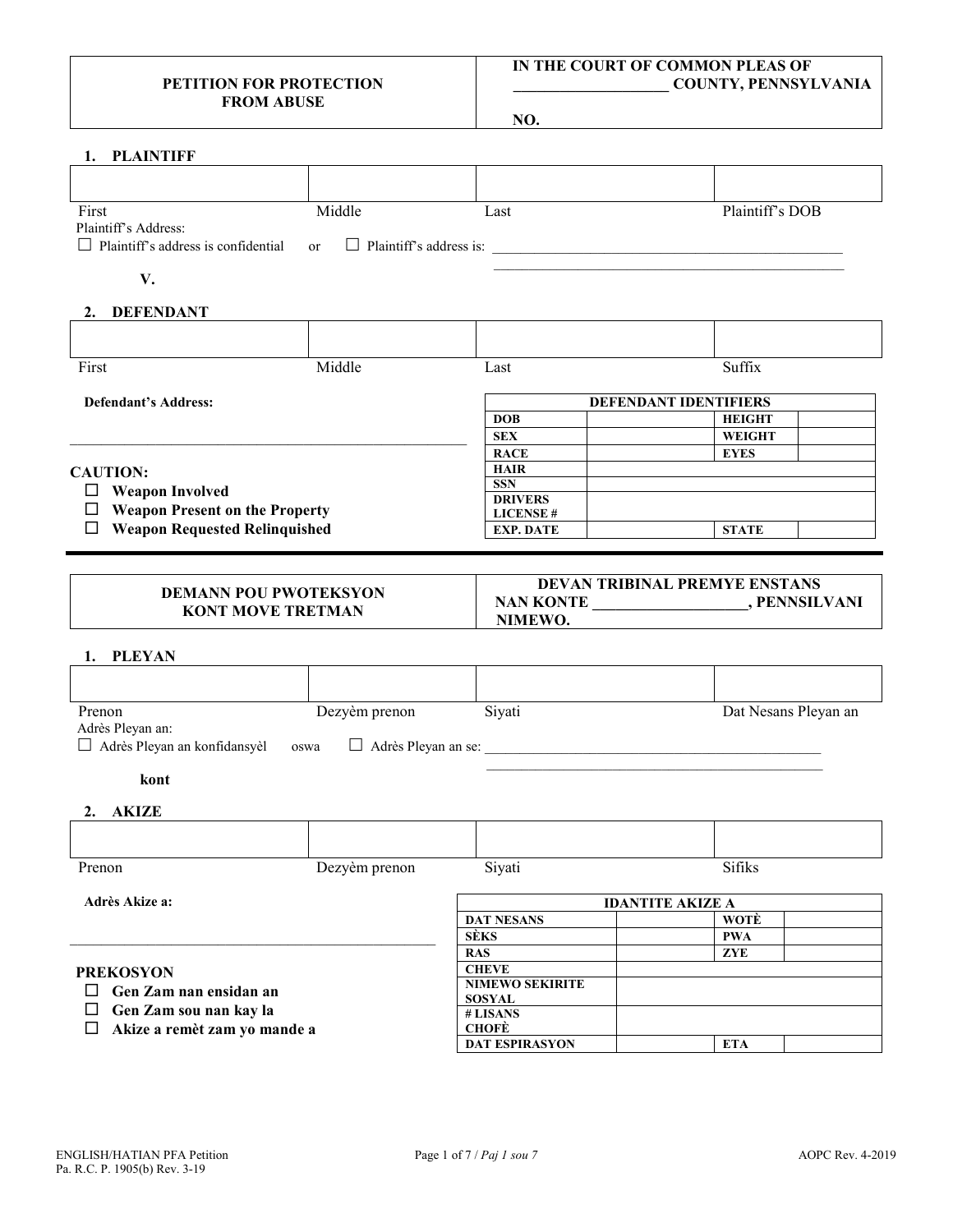Defendant's place of employment is:

 $\Box$  Check here if you have reason to believe that Defendant is a licensed firearms dealer, employed by a licensed firearms dealer or manufacturer; employed as a writer, researcher, or technician in the firearms or hunting industry, or is required to carry a firearm as a condition of employment.

### 3. I am filing this petition on behalf of

 $\Box$  Myself or  $\Box$  Another person If you checked "myself", please answer all questions referring to yourself as "Plaintiff". If you ONLY checked "another person", please answer all questions referring to that person as the "Plaintiff", and provide your name and address here, as filer, unless confidential.

Filer's Name / *Non moun ki depoze demann lan*

## Kote Akize a ap travay se:

 $\Box$  Tcheke la a si ou gen yon rezon pou kwè Akize a se yon moun ki gen lisans pou vann zam pou tire; Akize a ap travay pou yon moun/konpayi ki gen lisans pou vann oswa pou fè zam pou tire; travay kòm ekriven, chèchè oswa teknisyen nan zam pou tire oswa nan endistri lachas; oswa travay l ap fè a oblije pote yon zam pou tire.

#### 3. Mwen fè demann sa a pou

 $\Box$  mwen oswa  $\Box$  yon lòt moun. Si w tcheke "mwen", tanpri, reponn tout kesyon anrapò ak oumenm kòm "Pleyan". Si ou tcheke SÈLMAN "yon lòt moun", tanpri, reponn tout kesyon anrapò ak moun sa a kòm "Pleyan", epi bay non w ak adrès ou la a, kòm moun ki depoze demann lan, sòf si li konfidansyèl.

| First / Prenon                                                                                                                                                                                                                                                                                                                                                                                                                                                                 | Middle / Dezyèm prenon | Last / Siyati                                                                                                                                                                                                                                                                                                                                                                                                                                     | Suffix / Sifiks |
|--------------------------------------------------------------------------------------------------------------------------------------------------------------------------------------------------------------------------------------------------------------------------------------------------------------------------------------------------------------------------------------------------------------------------------------------------------------------------------|------------------------|---------------------------------------------------------------------------------------------------------------------------------------------------------------------------------------------------------------------------------------------------------------------------------------------------------------------------------------------------------------------------------------------------------------------------------------------------|-----------------|
| $\Box$ Filer's address is confidential<br>or<br>$\Box$ Filer's address is:                                                                                                                                                                                                                                                                                                                                                                                                     |                        | □ Adrès moun ki depoze demann lan konfidansyèl<br>oswa<br>□ Adrès moun ki depoze demann lan se:                                                                                                                                                                                                                                                                                                                                                   |                 |
| If you checked "Another Person", indicate your relationship with<br>Plaintiff:                                                                                                                                                                                                                                                                                                                                                                                                 |                        | Si w tcheke "yon lòt moun", di kisa ou ye pou Pleyan an:                                                                                                                                                                                                                                                                                                                                                                                          |                 |
| parent of minor Plaintiff(s)<br>⊔<br>applicant for appointment as guardian ad litem of minor<br>$\Box$<br>Plaintiff(s)<br>adult household member with minor Plaintiff(s)<br>$\Box$<br>court appointed guardian of incompetent Plaintiff(s)<br>$\Box$<br>4. Name(s) of all persons, including minor child/ren, who seek<br>protection from abuse:                                                                                                                               |                        | paran Pleyan minè<br>aplikan pou yo nonmen kòm gadyen legal ad litem (pou dosye<br>sa) Pleyan minè a(yo)<br>adilt ki nan kay avèk Pleyan minè<br>$\Box$<br>gadyen legal tribinal nonmen pou Pleyan ki pa ka defann tèt li<br>$\Box$<br>4. Non tout moun, san bliye timoun minè k ap chèche pwoteksyon                                                                                                                                             |                 |
| 5. Indicate the relationship between Plaintiff and Defendant:<br>CHECK ALL THAT APPLY:<br>spouse or former spouse of Defendant<br>⊔<br>parent of a child with Defendant<br>$\Box$<br>current or former sexual or intimate partner with Defendant<br>$\Box$<br>child of Plaintiff<br>$\Box$<br>child of Defendant<br>$\Box$<br>family member related by blood (consanguinity) to<br>$\Box$<br>Defendant<br>family member related by marriage or affinity to Defendant<br>$\Box$ |                        | 5. Di kisa Pleyan an ak Akize a ye youn pou lòt:<br>TCHEKE TOUT SA KI APLIKE:<br>mari/madanm oswa ansyen mari/madanm Akize a<br>$\Box$<br>paran yon timoun li gen ak Akize a<br>$\Box$<br>patnè seksyèl oswa entim akize genyen kounye a oswa te<br>$\Box$<br>genyen anvan<br>pitit Pleyan an<br>$\Box$<br>pitit Akize a<br>$\Box$<br>manm fanmi nan san (konsangen) ak Akize a<br>$\Box$<br>fanmi akize a swa pa maryaj oswa pa alyans<br>$\Box$ |                 |
| sibling (person who shares parenthood) of Defendant<br>$\Box$                                                                                                                                                                                                                                                                                                                                                                                                                  |                        | frè ak sè (moun ki gen menm papa/maman) ak Akize a<br>$\Box$                                                                                                                                                                                                                                                                                                                                                                                      |                 |
| $\Box$ Check here if Defendant is 17 years old or younger.                                                                                                                                                                                                                                                                                                                                                                                                                     |                        | $\Box$ Tcheke la a si Akize a gen 17 an oswa mwens.                                                                                                                                                                                                                                                                                                                                                                                               |                 |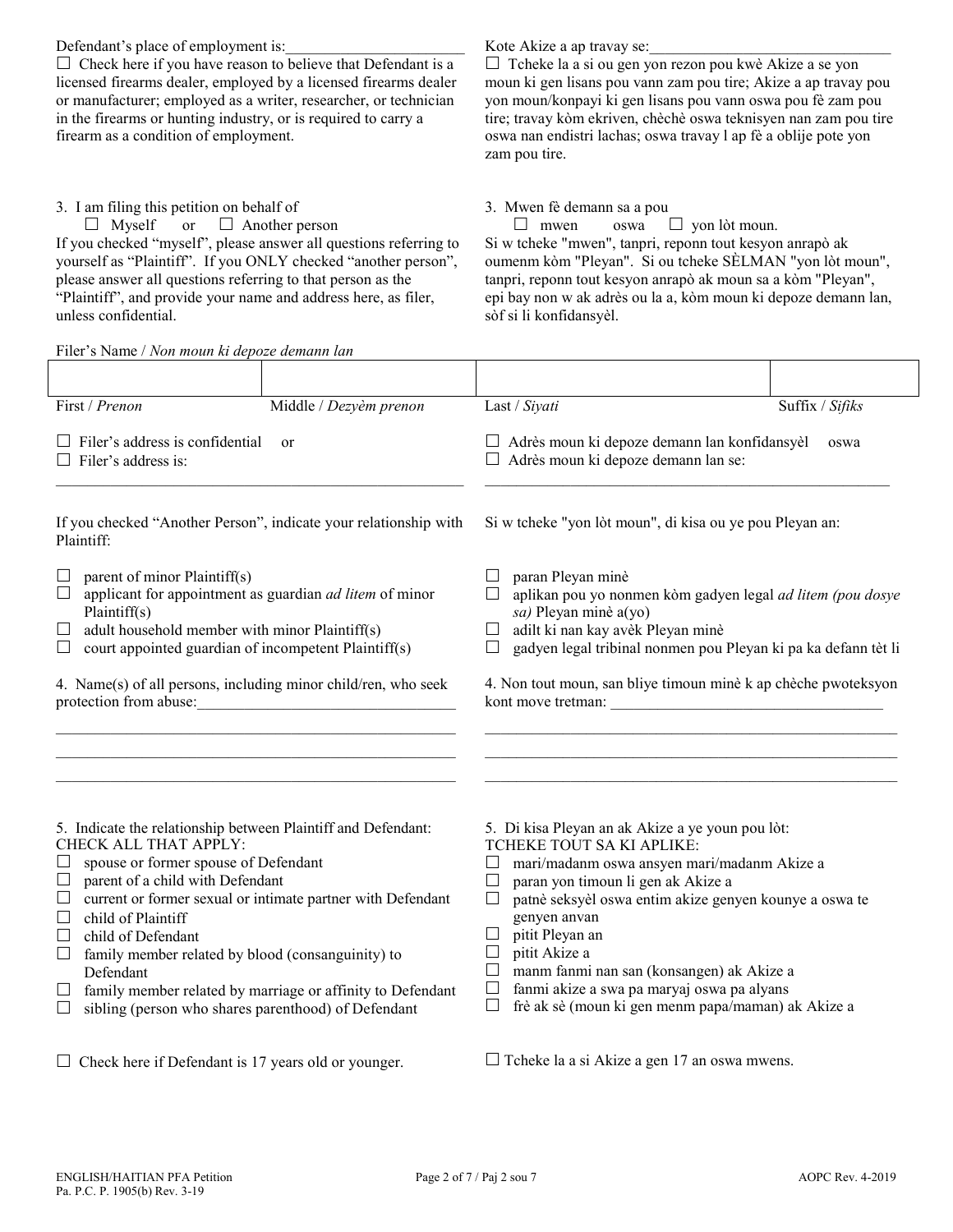| 6. Have Plaintiff and Defendant been involved in any of the<br>following court actions?<br>$\Box$ Divorce<br>$\Box$ Custody<br>$\Box$ Support<br>$\Box$ Protection from Abuse<br>If you checked any of the above, briefly indicate when and where<br>the case was filed and the court number, if known: |                   | 6. Èske Pleyan ak Akize a te enplike nan nenpòt nan pwosè sa yo?<br>$\Box$ Divòs<br>$\Box$ Lagad timoun<br>$\Box$ Sipò<br>$\Box$ Pwoteksyon kont Abi<br>Si w tcheke nenpòt nan sa ki anwo a, di tou kout ki lè epi ki kote yo<br>te depoze dosye a ansanm ak nimewo tribunal la, si w konnen: |
|---------------------------------------------------------------------------------------------------------------------------------------------------------------------------------------------------------------------------------------------------------------------------------------------------------|-------------------|-----------------------------------------------------------------------------------------------------------------------------------------------------------------------------------------------------------------------------------------------------------------------------------------------|
| 7. Has Defendant been involved in any criminal court action?                                                                                                                                                                                                                                            |                   | 7. Èske Akize a te enplike nan nenpòt pwosè kriminèl?                                                                                                                                                                                                                                         |
| If you answered Yes, is Defendant currently on probation?                                                                                                                                                                                                                                               |                   | Si w reponn Wi, èske Akize a aktyèlman nan libète siveye?                                                                                                                                                                                                                                     |
| Has Defendant been determined to be a perpetrator in a<br>founded or indicated report under the Child Protective Services<br>Law, 23 Pa.C.S. §§ 6301 - 6386?                                                                                                                                            |                   | Èske yo te detèmine Akize a te yon moun ki komèt yon zak dapre<br>yon rapò ki fonde oswa ki endike dapre Lwa sou Sèvis<br>Pwoteksyon Timoun, 23 Pa.C.S. §§ 6301 - 6386?                                                                                                                       |
| If you answered Yes, what county's court or child protective<br>services agency issued the founded or indicated report?                                                                                                                                                                                 |                   | Si w reponn Wi, tribinal ki konte oswa ki ajans sèvis pwoteksyon<br>ki te bay rapò ki fonde oswa ki endike a?                                                                                                                                                                                 |
| 8. Plaintiff and Defendant are the parents of the following minor<br>child/ren:                                                                                                                                                                                                                         |                   | 8. Pleyan an ak Akize a se paran timoun sa yo ki minè:                                                                                                                                                                                                                                        |
| Name(s) / Non yo                                                                                                                                                                                                                                                                                        | $Age(s) / Laj$ yo | Who reside at (list address unless confidential) /<br>Ki abite nan (bay adrès la sòf si li konfidansyèl)                                                                                                                                                                                      |
|                                                                                                                                                                                                                                                                                                         |                   |                                                                                                                                                                                                                                                                                               |
| 9. If Plaintiff and Defendant are parents of any minor child/ren                                                                                                                                                                                                                                        |                   | 9. Si Pleyan an ak Akize a se paran nenpòt timoun minè(yo), èske                                                                                                                                                                                                                              |

together, is there an existing court order regarding their custody?  $\Box$  YES  $\Box$  NO

If you answered "Yes," describe the terms of the order (e.g., primary, shared, legal or physical custody):  $\_$  , and the set of the set of the set of the set of the set of the set of the set of the set of the set of the set of the set of the set of the set of the set of the set of the set of the set of the set of the set of th

\_\_\_\_\_\_\_\_\_\_\_\_\_\_\_\_\_\_\_\_\_\_\_\_\_\_\_\_\_\_\_\_\_\_\_\_\_\_\_\_\_\_\_\_\_\_\_\_\_

\_\_\_\_\_\_\_\_\_\_\_\_\_\_\_\_\_\_\_\_\_\_\_\_\_\_\_\_\_\_\_\_\_\_\_\_\_\_\_\_\_\_\_\_\_\_\_\_\_

If you answered "yes", in what county and state was the order issued?

If you are now seeking an order of child custody as part of this petition, list the following information:

gen yon lòd tribinal ki egziste konsènan sipèvizyon timoun yo?<br> $\square$  WI  $\square$  NON  $\Box$  **NON** 

Si w reponn "Wi," dekri kondisyon ki nan lòd la (pa egzanp, prensipal, pataje, legal oswa gad legal fizik):

\_\_\_\_\_\_\_\_\_\_\_\_\_\_\_\_\_\_\_\_\_\_\_\_\_\_\_\_\_\_\_\_\_\_\_\_\_\_\_\_\_\_\_\_\_\_\_\_\_\_  $\mathcal{L}_\text{max} = \mathcal{L}_\text{max} = \mathcal{L}_\text{max} = \mathcal{L}_\text{max} = \mathcal{L}_\text{max} = \mathcal{L}_\text{max} = \mathcal{L}_\text{max}$ 

Si w reponn "wi", nan ki konte ak eta yo te bay lòd la?

Si w ap chèche kounye a yon lòd pou sipèvizyon timoun kòm yon pati nan petisyon sa a, mete enfòmasyon sa yo:

 $\mathcal{L}_\text{max}$  and the set of the set of the set of the set of the set of the set of the set of the set of the set of the set of the set of the set of the set of the set of the set of the set of the set of the set of the s

(a) Where has each child resided during the past five years? (a) Ki kote chak timoun te abite pandan senk ane ki sot pase yo?

| Child's Name /<br>Non timoun nan | Person(s) child lived with $\ell$<br>Moun timoun nan te abite ak li | Address, unless confidential /<br>Adrès, sòf si li konfidansyèl | When? / $Kil\hat{e}$ ? |
|----------------------------------|---------------------------------------------------------------------|-----------------------------------------------------------------|------------------------|
|                                  |                                                                     |                                                                 |                        |
|                                  |                                                                     |                                                                 |                        |
|                                  |                                                                     |                                                                 |                        |
|                                  |                                                                     |                                                                 |                        |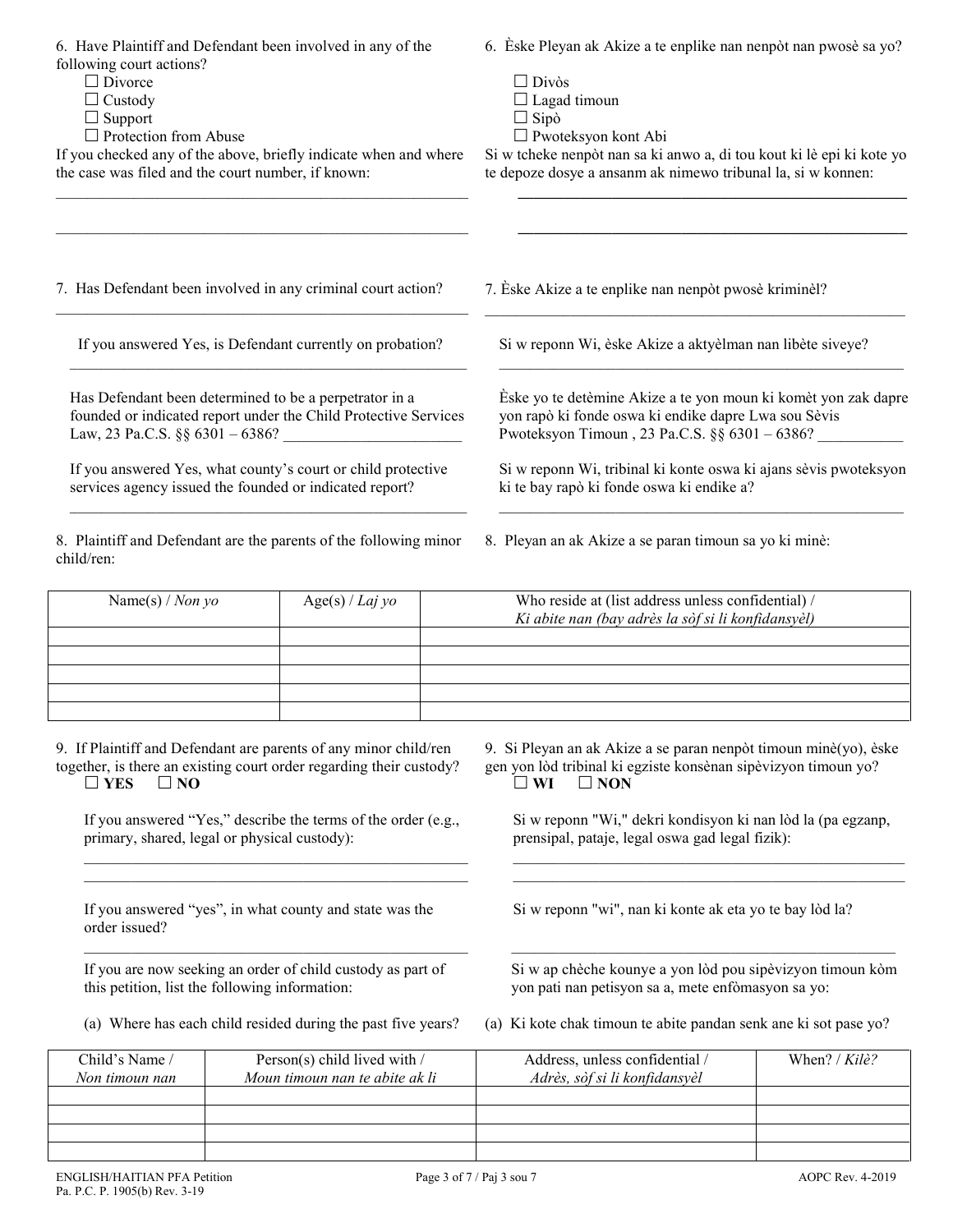(b) Bay tout lòt moun ou konnen ki gen yon dwa oswa ki ka fè konnen li gen yon dwa pou sipèvizyon chak timoun ki site anwo a.

| Name / Non | Address / Adrès | Basis of claim / Rezon pou demann lan |
|------------|-----------------|---------------------------------------|
|            |                 |                                       |
|            |                 |                                       |
|            |                 |                                       |
|            |                 |                                       |

10. The following other minor child/ren presently live with Plaintiff:

10. Lòt timoun minè sa yo ap viv kounye a avèk Pleyan an:

| Name(s) / Non yo | Age(s) / Laj yo | Plaintiff's Relationship to Child/ren /<br>Kisa Pleyan an ye pou timoun nan/yo |
|------------------|-----------------|--------------------------------------------------------------------------------|
|                  |                 |                                                                                |
|                  |                 |                                                                                |
|                  |                 |                                                                                |
|                  |                 |                                                                                |

11. The facts of the most recent incident of abuse are as follows:

Approximate date:

Approximate time:

Place:

Describe in detail what happened, including any physical or sexual abuse, threats, injury, incidents of stalking, medical treatment sought, or calls to law enforcement (attach additional sheets of paper if necessary): \_\_\_\_\_\_\_\_\_\_\_\_\_\_\_\_\_\_\_\_\_\_\_\_\_\_\_\_\_\_\_\_\_\_\_\_\_\_\_\_\_\_\_\_\_\_\_\_\_

\_\_\_\_\_\_\_\_\_\_\_\_\_\_\_\_\_\_\_\_\_\_\_\_\_\_\_\_\_\_\_\_\_\_\_\_\_\_\_\_\_\_\_\_\_\_\_\_\_  $\mathcal{L}_\text{max}$  and  $\mathcal{L}_\text{max}$  and  $\mathcal{L}_\text{max}$  and  $\mathcal{L}_\text{max}$  and  $\mathcal{L}_\text{max}$ \_\_\_\_\_\_\_\_\_\_\_\_\_\_\_\_\_\_\_\_\_\_\_\_\_\_\_\_\_\_\_\_\_\_\_\_\_\_\_\_\_\_\_\_\_\_\_\_\_  $\mathcal{L}_\text{max}$  and  $\mathcal{L}_\text{max}$  and  $\mathcal{L}_\text{max}$  and  $\mathcal{L}_\text{max}$  and  $\mathcal{L}_\text{max}$ 

\_\_\_\_\_\_\_\_\_\_\_\_\_\_\_\_\_\_\_\_\_\_\_\_\_\_\_\_\_\_\_\_\_\_\_\_\_\_\_\_\_\_\_\_\_\_\_\_\_ \_\_\_\_\_\_\_\_\_\_\_\_\_\_\_\_\_\_\_\_\_\_\_\_\_\_\_\_\_\_\_\_\_\_\_\_\_\_\_\_\_\_\_\_\_\_\_\_\_  $\mathcal{L}_\text{max}$  and  $\mathcal{L}_\text{max}$  and  $\mathcal{L}_\text{max}$  and  $\mathcal{L}_\text{max}$  and  $\mathcal{L}_\text{max}$  11. Men detay sou dènye ensidan ki gen pou wè ak move tretman an:

| Dat apeprè: |  |
|-------------|--|
| Lè apeprè:  |  |
| Kikote:     |  |

Dekri andetay sa ki te pase a, mete ladan nenpòt move tretman fizik oubyen seksyèl, menas, blesi, ensidan kote akize a t ap suiv ou,, tretman medikal ou t al pran, oswa si w te rele lapolis (tache lòt fèy papye si nesesè):

 $\_$  . The contribution of the contribution of  $\mathcal{L}_\mathcal{A}$  $\_$  . The contribution of the contribution of  $\mathcal{L}_\mathcal{A}$ \_\_\_\_\_\_\_\_\_\_\_\_\_\_\_\_\_\_\_\_\_\_\_\_\_\_\_\_\_\_\_\_\_\_\_\_\_\_\_\_\_\_\_\_\_\_\_\_  $\_$  . The contribution of the contribution of  $\mathcal{L}_\mathcal{A}$ \_\_\_\_\_\_\_\_\_\_\_\_\_\_\_\_\_\_\_\_\_\_\_\_\_\_\_\_\_\_\_\_\_\_\_\_\_\_\_\_\_\_\_\_\_\_\_\_

 $\_$  . The contribution of the contribution of  $\mathcal{L}_\mathcal{A}$  $\_$  . The contribution of the contribution of  $\mathcal{L}_\mathcal{A}$ \_\_\_\_\_\_\_\_\_\_\_\_\_\_\_\_\_\_\_\_\_\_\_\_\_\_\_\_\_\_\_\_\_\_\_\_\_\_\_\_\_\_\_\_\_\_\_\_

12. If Defendant has committed prior acts of abuse against Plaintiff or the minor child/ren, describe these prior incidents, including any threats, injuries, or incidents of stalking, and indicate approximately when such acts of abuse occurred (attach additional sheets of paper if necessary):

 $\mathcal{L}_\mathcal{L} = \{ \mathcal{L}_\mathcal{L} = \{ \mathcal{L}_\mathcal{L} = \{ \mathcal{L}_\mathcal{L} = \{ \mathcal{L}_\mathcal{L} = \{ \mathcal{L}_\mathcal{L} = \{ \mathcal{L}_\mathcal{L} = \{ \mathcal{L}_\mathcal{L} = \{ \mathcal{L}_\mathcal{L} = \{ \mathcal{L}_\mathcal{L} = \{ \mathcal{L}_\mathcal{L} = \{ \mathcal{L}_\mathcal{L} = \{ \mathcal{L}_\mathcal{L} = \{ \mathcal{L}_\mathcal{L} = \{ \mathcal{L}_\mathcal{$  $\mathcal{L}_\text{max}$  and  $\mathcal{L}_\text{max}$  and  $\mathcal{L}_\text{max}$  and  $\mathcal{L}_\text{max}$  and  $\mathcal{L}_\text{max}$  $\mathcal{L}_\text{max}$  and  $\mathcal{L}_\text{max}$  and  $\mathcal{L}_\text{max}$  and  $\mathcal{L}_\text{max}$  and  $\mathcal{L}_\text{max}$  $\mathcal{L}_\mathcal{L} = \{ \mathcal{L}_\mathcal{L} = \{ \mathcal{L}_\mathcal{L} = \{ \mathcal{L}_\mathcal{L} = \{ \mathcal{L}_\mathcal{L} = \{ \mathcal{L}_\mathcal{L} = \{ \mathcal{L}_\mathcal{L} = \{ \mathcal{L}_\mathcal{L} = \{ \mathcal{L}_\mathcal{L} = \{ \mathcal{L}_\mathcal{L} = \{ \mathcal{L}_\mathcal{L} = \{ \mathcal{L}_\mathcal{L} = \{ \mathcal{L}_\mathcal{L} = \{ \mathcal{L}_\mathcal{L} = \{ \mathcal{L}_\mathcal{$  $\mathcal{L}_\text{max}$  and  $\mathcal{L}_\text{max}$  and  $\mathcal{L}_\text{max}$  and  $\mathcal{L}_\text{max}$  and  $\mathcal{L}_\text{max}$  $\mathcal{L}_\mathcal{L} = \{ \mathcal{L}_\mathcal{L} = \{ \mathcal{L}_\mathcal{L} = \{ \mathcal{L}_\mathcal{L} = \{ \mathcal{L}_\mathcal{L} = \{ \mathcal{L}_\mathcal{L} = \{ \mathcal{L}_\mathcal{L} = \{ \mathcal{L}_\mathcal{L} = \{ \mathcal{L}_\mathcal{L} = \{ \mathcal{L}_\mathcal{L} = \{ \mathcal{L}_\mathcal{L} = \{ \mathcal{L}_\mathcal{L} = \{ \mathcal{L}_\mathcal{L} = \{ \mathcal{L}_\mathcal{L} = \{ \mathcal{L}_\mathcal{$  12. Si Akize a te komèt zak move tretman kont Pleyan an oswa kont timoun minè yo anvansa, dekri ensidan ki te fèt anvan yo, mete ladan nenpòt menas, blesi, oswa ensidan kote akize a t ap suiv ou, epi di apeprè kilè zak move tretman sa yo te fèt(tache lòt fèy papye si nesesè)

\_\_\_\_\_\_\_\_\_\_\_\_\_\_\_\_\_\_\_\_\_\_\_\_\_\_\_\_\_\_\_\_\_\_\_\_\_\_\_\_\_\_\_\_\_\_\_\_ \_\_\_\_\_\_\_\_\_\_\_\_\_\_\_\_\_\_\_\_\_\_\_\_\_\_\_\_\_\_\_\_\_\_\_\_\_\_\_\_\_\_\_\_\_\_\_\_ \_\_\_\_\_\_\_\_\_\_\_\_\_\_\_\_\_\_\_\_\_\_\_\_\_\_\_\_\_\_\_\_\_\_\_\_\_\_\_\_\_\_\_\_\_\_\_\_ \_\_\_\_\_\_\_\_\_\_\_\_\_\_\_\_\_\_\_\_\_\_\_\_\_\_\_\_\_\_\_\_\_\_\_\_\_\_\_\_\_\_\_\_\_\_\_\_ \_\_\_\_\_\_\_\_\_\_\_\_\_\_\_\_\_\_\_\_\_\_\_\_\_\_\_\_\_\_\_\_\_\_\_\_\_\_\_\_\_\_\_\_\_\_\_\_ \_\_\_\_\_\_\_\_\_\_\_\_\_\_\_\_\_\_\_\_\_\_\_\_\_\_\_\_\_\_\_\_\_\_\_\_\_\_\_\_\_\_\_\_\_\_\_\_

13. (a) Has Defendant used or threatened to use any firearms or other weapons against Plaintiff or the minor child/ren? If so, please describe the use or threatened use below and list on Attachment A to Petition, which is incorporated by reference into this petition, any firearms, other weapons, or ammunition Defendant used or threatened to use against Plaintiff or the minor child/ren:

 $\mathcal{L}_\text{max}$  , and the set of the set of the set of the set of the set of the set of the set of the set of the set of the set of the set of the set of the set of the set of the set of the set of the set of the set of the

13. (a) Èske Akize a te itilize oswa te menase pou sèvi ak nenpòt zam pou tire oubyen lòt zam sou Pleyan an oswa timoun minè yo? Si li te fè l, tanpri dekri itilizasyon oswa menas itilizasyon an anba a epi bay nan Dokiman Siplemantè A, ki nan demann sa a pou referans, nenpòt zam pou tire, lòt zam oswa minisyon Akize a te itilize oswa te menase itilize sou Pleyan an oswa sou timoun minè yo:

\_\_\_\_\_\_\_\_\_\_\_\_\_\_\_\_\_\_\_\_\_\_\_\_\_\_\_\_\_\_\_\_\_\_\_\_\_\_\_\_\_\_\_\_\_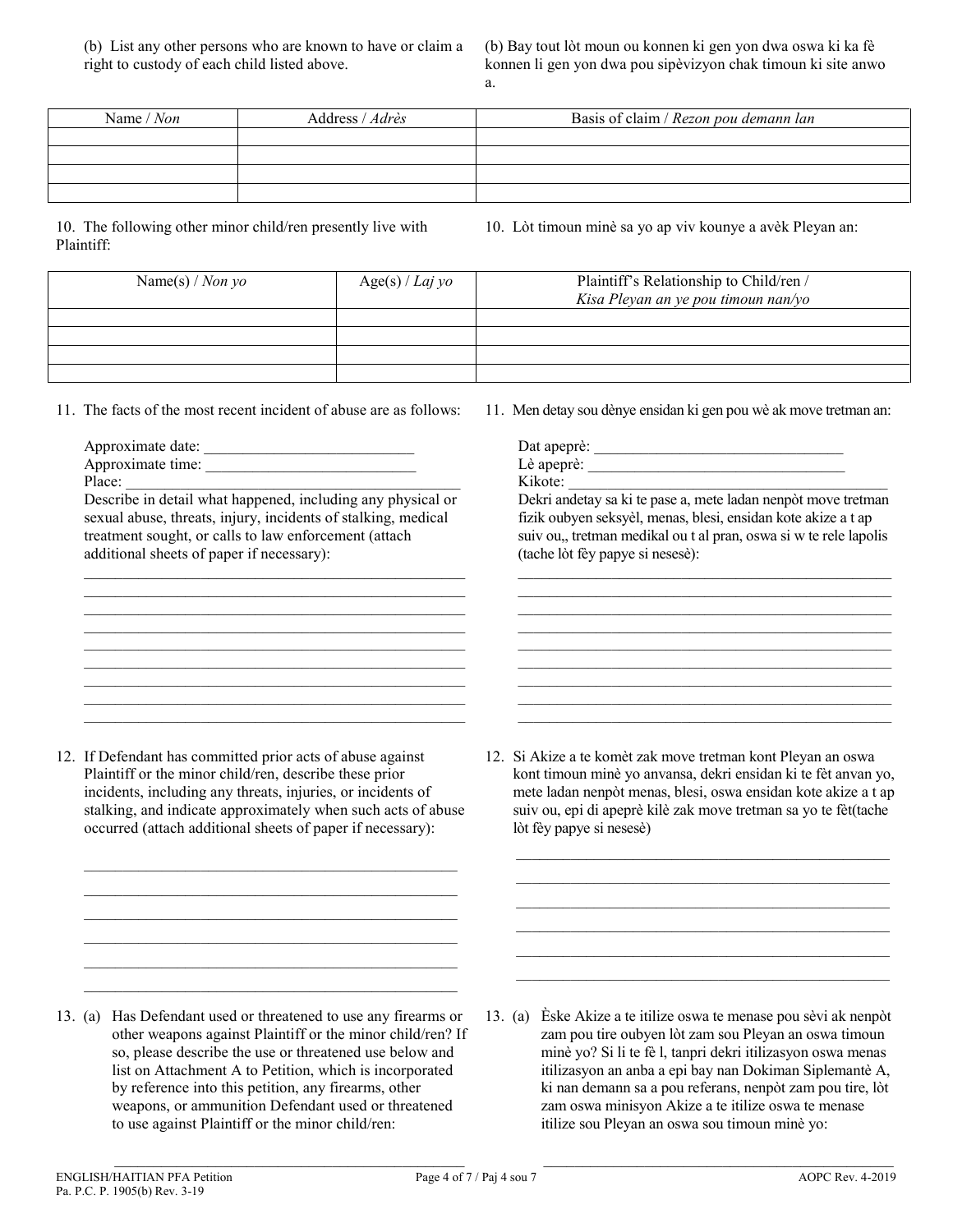(b) Other than the firearms, other weapons, or ammunition Defendant used or threatened to use against Plaintiff or the minor child/ren, does Defendant, to the best of your knowledge or belief, own or possess any additional firearm, other weapon, ammunition, or any firearm license?

 $\mathcal{L}_\text{max}$  , and the set of the set of the set of the set of the set of the set of the set of the set of the set of the set of the set of the set of the set of the set of the set of the set of the set of the set of the  $\mathcal{L}_\text{max}$  , and the set of the set of the set of the set of the set of the set of the set of the set of the set of the set of the set of the set of the set of the set of the set of the set of the set of the set of the  $\mathcal{L}=\underbrace{\mathcal{L}=\mathcal{L}=\mathcal{L}=\mathcal{L}=\mathcal{L}=\mathcal{L}=\mathcal{L}=\mathcal{L}=\mathcal{L}=\mathcal{L}=\mathcal{L}=\mathcal{L}=\mathcal{L}=\mathcal{L}=\mathcal{L}=\mathcal{L}=\mathcal{L}=\mathcal{L}=\mathcal{L}=\mathcal{L}=\mathcal{L}=\mathcal{L}=\mathcal{L}=\mathcal{L}=\mathcal{L}=\mathcal{L}=\mathcal{L}=\mathcal{L}=\mathcal{L}=\mathcal{L}=\mathcal{L}=\mathcal{L}=\mathcal{L}=\mathcal{L}=\mathcal{L}=\$  $\mathcal{L}_\text{max}$  , and the set of the set of the set of the set of the set of the set of the set of the set of the set of the set of the set of the set of the set of the set of the set of the set of the set of the set of the

 $\Box$  Yes  $\Box$  No

- (c) If the answer to (b) above is "yes," list any additional firearm, other weapon, or ammunition owned by or in the possession of Defendant on Attachment A to Petition, which is incorporated by reference into this petition.
- (d) Plaintiff (Check one)  $\Box$  **DOES** /  $\Box$  **DOES NOT** request that the court order Defendant to relinquish firearms, other weapons, or ammunition listed on Attachment A to Petition. If Plaintiff does seek relinquishment, identify on Attachment A to Petition the firearms, other weapons, or ammunition Plaintiff requests the court to order Defendant to relinquish.

14. Identify the sheriff, police department, or law enforcement agency in the area in which Plaintiff lives that should be provided with a copy of the protection order:

15. There is an immediate and present danger of further abuse from Defendant.

 $\mathcal{L}_\text{max} = \mathcal{L}_\text{max} = \mathcal{L}_\text{max} = \mathcal{L}_\text{max} = \mathcal{L}_\text{max} = \mathcal{L}_\text{max} = \mathcal{L}_\text{max} = \mathcal{L}_\text{max} = \mathcal{L}_\text{max} = \mathcal{L}_\text{max} = \mathcal{L}_\text{max} = \mathcal{L}_\text{max} = \mathcal{L}_\text{max} = \mathcal{L}_\text{max} = \mathcal{L}_\text{max} = \mathcal{L}_\text{max} = \mathcal{L}_\text{max} = \mathcal{L}_\text{max} = \mathcal{$ 

#### CHECK THE FOLLOWING BOXES ONLY IF THEY APPLY TO YOUR CASE AND PROVIDE THE REQUESTED INFORMATION:

 $\Box$  Plaintiff is asking the court to evict and exclude Defendant from the following residence:

- $\square$  owned by (list owners, if known):
- $\square$  rented by (list all names, if known):
- $\square$  Defendant owes a duty of support to Plaintiff or the minor child/ren.
- $\Box$  Plaintiff has suffered out-of-pocket financial losses as a result of the abuse described above.

\_\_\_\_\_\_\_\_\_\_\_\_\_\_\_\_\_\_\_\_\_\_\_\_\_\_\_\_\_\_\_\_\_\_\_\_\_\_\_\_\_\_\_\_\_\_\_\_\_

Those losses are:

(b) Apa zam pou tire, lòt zam, oswa minisyon Akize a te itilize oswa te menase itilize kont Pleyan an oswa timoun minè yo, dapre sa ou konnen oswa ak tout konvisyon w, èske Akize a posede oswa gen nan men l nenpòt lòt zam pou tire, lòt zam, minisyon, oswa nenpòt lisans pou zam pou tire?

 \_\_\_\_\_\_\_\_\_\_\_\_\_\_\_\_\_\_\_\_\_\_\_\_\_\_\_\_\_\_\_\_\_\_\_\_\_\_\_\_\_\_\_\_\_ \_\_\_\_\_\_\_\_\_\_\_\_\_\_\_\_\_\_\_\_\_\_\_\_\_\_\_\_\_\_\_\_\_\_\_\_\_\_\_\_\_\_\_\_\_  $\mathcal{L}=\frac{1}{2} \sum_{i=1}^{n} \frac{1}{2} \sum_{j=1}^{n} \frac{1}{2} \sum_{j=1}^{n} \frac{1}{2} \sum_{j=1}^{n} \frac{1}{2} \sum_{j=1}^{n} \frac{1}{2} \sum_{j=1}^{n} \frac{1}{2} \sum_{j=1}^{n} \frac{1}{2} \sum_{j=1}^{n} \frac{1}{2} \sum_{j=1}^{n} \frac{1}{2} \sum_{j=1}^{n} \frac{1}{2} \sum_{j=1}^{n} \frac{1}{2} \sum_{j=1}^{n} \frac{1}{2} \sum_{$ \_\_\_\_\_\_\_\_\_\_\_\_\_\_\_\_\_\_\_\_\_\_\_\_\_\_\_\_\_\_\_\_\_\_\_\_\_\_\_\_\_\_\_\_\_

 $\Box$  Wi  $\Box$  Non

- (c) Si repons pou kesyon (b) anwo a se "wi", bay sou Dokiman Siplemantè A, ki nan demann sa a pou referans, tout lòt zam pou tire, lòt zam, oswa minisyon Akize a posede oswa li gen nan men li.
- (d) Pleyan an (Tcheke youn ladan yo)  $\Box$  **MANDE** /  $\Box$ **PA MANDE** pou tribinal la òdone Akize a remèt zam pou tire, lòt zam, oswa minisyon ki site nan Dokiman siplemantè A ki fè pati Demann lan. Si Pleyan an ap mande pou akize a remèt zam yo, nan Dokiman Siplemantè A, ki fè pati Demann lan, idantifye zam pou tire, lòt kalite zam, oswa minisyon ke Pleyan an mande tribinal la bay Akize a lòd pou li remèt.

14. Idantifye cherif, depatman lapolis la, oswa ajans legal la nan zòn kote Pleyan an ap viv la, ki ta dwe resevwa yon kopi lòd pwoteksyon an:

 $\mathcal{L}_\mathcal{L} = \{ \mathcal{L}_\mathcal{L} = \{ \mathcal{L}_\mathcal{L} = \{ \mathcal{L}_\mathcal{L} = \{ \mathcal{L}_\mathcal{L} = \{ \mathcal{L}_\mathcal{L} = \{ \mathcal{L}_\mathcal{L} = \{ \mathcal{L}_\mathcal{L} = \{ \mathcal{L}_\mathcal{L} = \{ \mathcal{L}_\mathcal{L} = \{ \mathcal{L}_\mathcal{L} = \{ \mathcal{L}_\mathcal{L} = \{ \mathcal{L}_\mathcal{L} = \{ \mathcal{L}_\mathcal{L} = \{ \mathcal{L}_\mathcal{$ 

15. Gen yon danje tousuit oswa danje egziste pou Akize a fè plis move tretman.

### TCHEKE TI KARE ANNAPRE YO SÈLMAN SI YO APLIKE POU DOSYE OU LAN EPI BAY ENFÒMASYON YO MANDE A:

 $\Box$  Pleyan an ap mande Tribinal la pou mete deyò epi eskli Akize a soti nan rezidans sa a:

 $\Box$  mèt kay la (liste pwopriyetè yo, si yo konnen yo):

 $\Box$  lokatè (liste tout non yo, si yo konnen yo):

Akize a blije sipòte Pleyan oswa timoun minè a/yo.

 $\Box$  Pleyan an te soufri pèt lajan ki soti nan pòch li difèt move tretman ki dekri anwo a.

Men pèt yo:  $\Box$ 

FOR THE REASONS SET FORTH ABOVE, I REQUEST THAT THE COURT ENTER A TEMPORARY ORDER, AND AFTER A HEARING, A FINAL ORDER THAT WOULD DO THE FOLLOWING (CHECK ALL FORMS OF RELIEF REQUESTED):

POU REZON KI TABLI ANWO A, MWEN MANDE POU TRIBINAL LA BAY YON LÒD TANPORÈ, EPI APRE YON ODYANS, BAY YON LÒD FINAL KI TA FÈ BAGAY SA YO (TCHEKE TOUT KALITE REPARASYON OU MANDE YO):

\_\_\_\_\_\_\_\_\_\_\_\_\_\_\_\_\_\_\_\_\_\_\_\_\_\_\_\_\_\_\_\_\_\_\_\_\_\_\_\_\_\_\_\_\_\_\_\_\_\_\_\_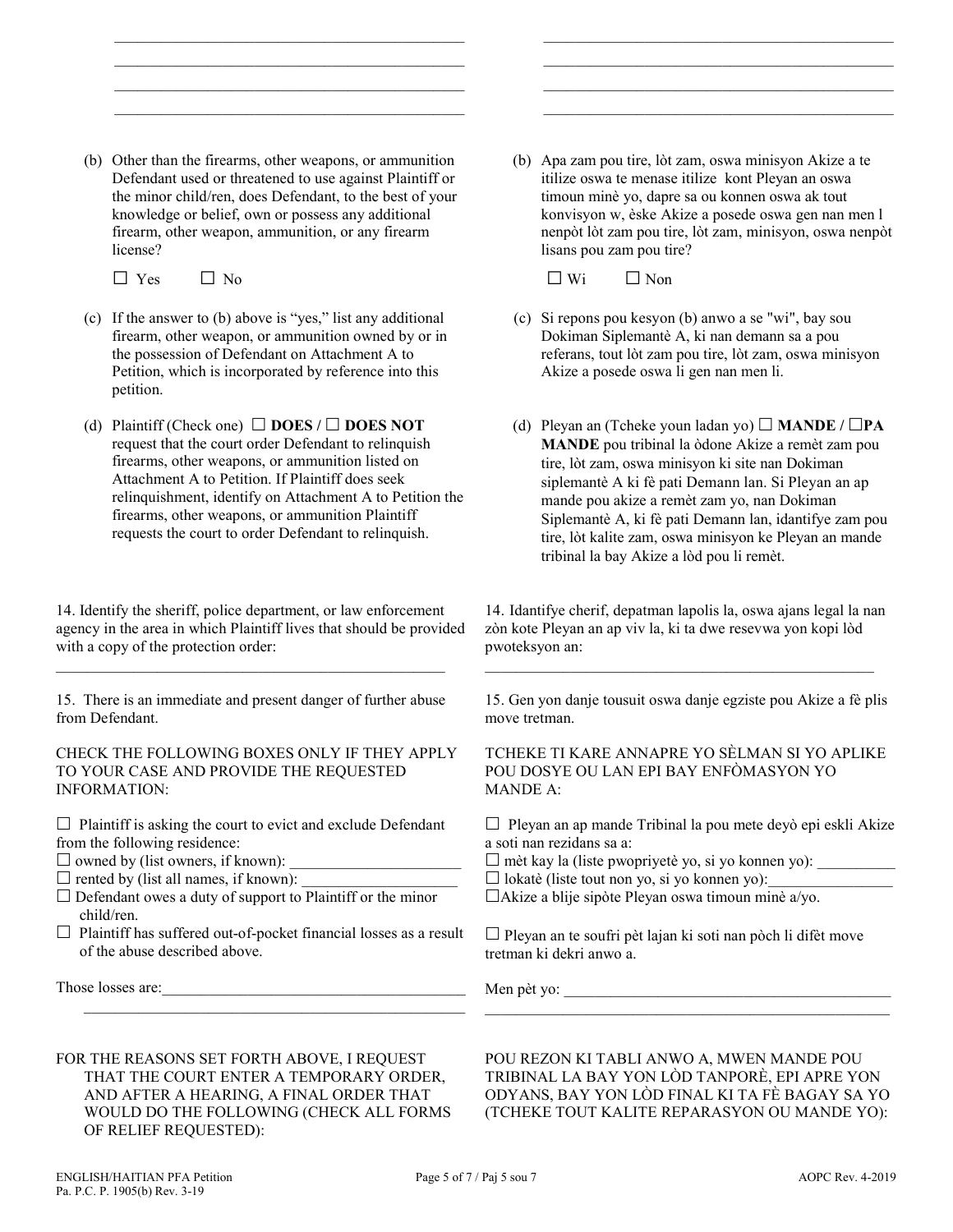$\Box$  A. Restrain the Defendant from abusing, harassing, stalking, threatening, or attempting or threatening to use physical force against Plaintiff or the minor child/ren in any place where Plaintiff or the child/ren may be found.

 $\square$  B. Evict/exclude the Defendant from Plaintiff's residence and prohibit Defendant from attempting to enter any temporary or permanent residence of Plaintiff.

 $\Box$  C. Require Defendant to provide Plaintiff or the minor child/ren with other suitable housing.

 $\square$  D. Award Plaintiff temporary custody of the minor child/ren and place the following restrictions on contact between Defendant and the child/ren:

 $\mathcal{L}_\text{max}$  and  $\mathcal{L}_\text{max}$  and  $\mathcal{L}_\text{max}$  and  $\mathcal{L}_\text{max}$  and  $\mathcal{L}_\text{max}$ \_\_\_\_\_\_\_\_\_\_\_\_\_\_\_\_\_\_\_\_\_\_\_\_\_\_\_\_\_\_\_\_\_\_\_\_\_\_\_\_\_\_\_\_\_\_\_\_\_\_\_\_  $\mathcal{L}_\text{max}$  and  $\mathcal{L}_\text{max}$  and  $\mathcal{L}_\text{max}$  and  $\mathcal{L}_\text{max}$  and  $\mathcal{L}_\text{max}$  $\mathcal{L}_\text{max}$  and  $\mathcal{L}_\text{max}$  and  $\mathcal{L}_\text{max}$  and  $\mathcal{L}_\text{max}$  and  $\mathcal{L}_\text{max}$ 

 $\Box$  A. Anpeche Akize a maltrete, asele, swiv toupatou, oswa eseye oswa menase pou itilize fòs fizik kont Pleyan an ak/oswa timoun minè yo kèlkanswa kote Pleyan an ak/oswa timoun yo ta ye.

 $\Box$  B. Degèpi/ pa pèmèt Akize a rete nan kay Pleyan an epi entèdi Akize a eseye antre nan nenpòt kay tanporè oswa pèmanan Pleyan an.

 $\Box$  C. Mande pou Akize a bay Pleyan an oswa timoun minè yo lòt lojman ki apwopriye.

 $\square$  D. Akòde Pleyan an sipèvizyon fizik e legal tanporè timoun minè yo epi mete restriksyon kontak sa yo ant Akize a ak timoun nan/yo:

 $\mathcal{L}_\text{max}$  and  $\mathcal{L}_\text{max}$  and  $\mathcal{L}_\text{max}$  and  $\mathcal{L}_\text{max}$  and  $\mathcal{L}_\text{max}$ \_\_\_\_\_\_\_\_\_\_\_\_\_\_\_\_\_\_\_\_\_\_\_\_\_\_\_\_\_\_\_\_\_\_\_\_\_\_\_\_\_\_\_\_\_\_\_\_\_\_\_\_\_  $\mathcal{L}_\text{max}$  and the set of the set of the set of the set of the set of the set of the set of the set of the set of  $\mathcal{L}_\text{max}$  and  $\mathcal{L}_\text{max}$  and  $\mathcal{L}_\text{max}$  and  $\mathcal{L}_\text{max}$  and  $\mathcal{L}_\text{max}$  and  $\mathcal{L}_\text{max}$ 

 $\square$  E. Prohibit Defendant from having any contact with Plaintiff or the minor child/ren, in person, by telephone, or in writing, personally or through third persons, including but not limited to any contact at Plaintiff's school, business or place of employment, except as the court may find necessary with respect to partial custody with the minor child/ren.

 $\Box$  F. Prohibit Defendant from having any contact with Plaintiff's relatives and Plaintiff's child/ren listed in this Petition, except as the court may find necessary with respect to partial custody with minor child/ren. The following persons are Plaintiff's relatives or family and household members that Plaintiff believes require protection from stalking and harassment by Defendant.

 E. Entèdi Akize a gen kèlkanswa kontak avèk Pleyan an oswa timoun minè yo, keseswa anpèsòn, pa telefòn, oubyen alekri, pèsonèlman oswa pa lentèmedyè lòt moun. Epitou, tribinal la entèdi Akize a gen kontak nan lekòl, nan biznis oswa nan travay Pleyan an, eksepte si tribinal la kwè kontak la nesesè pou sipèvizyon an pati ak/oswa pou vizit ak timoun ki minè yo.

 F. Entèdi Akize a gen kèlkanswa kontak avèk fanmi Pleyan an e pitit Pleyan an ki site nan Demann sa a, eksepte si tribinal la kwè kontak la nesesè pou sipèvizyon an pati ak/oswa pou vizit ak timoun ki minè yo. Moun sa yo se fanmi Pleyan an oswa manm fanmi ak moun nan kay li Pleyan an kwè ki merite pwoteksyon pou Akize a pa anbete yo nan asèlman ak suiv toupatou.

| Name / Non | Address / Adrès | Relationship to Plaintiff /<br>Kisa yo ye pou Pleyan an |
|------------|-----------------|---------------------------------------------------------|
|            |                 |                                                         |
|            |                 |                                                         |
|            |                 |                                                         |
|            |                 |                                                         |

 $\Box$  G. Order Defendant to temporarily relinquish the firearms, other weapons, or ammunition listed on Attachment A to Petition under Defendant's control, or in Defendant's possession, or any firearm license to the sheriff or the appropriate law enforcement agency.

 $\Box$  H. Prohibit Defendant from acquiring or possessing firearms for the duration of the order.

 $\Box$  I. Order Defendant to pay temporary support for Plaintiff or the minor child/ren, including medical support and payment of the rent or mortgage on the residence.

 $\Box$  J. Direct Defendant to pay Plaintiff for the reasonable financial losses suffered as the result of the abuse, to be determined at the hearing.

 $\Box$  G. Bay Akize a lòd pou li remèt tanporèman zam pou tire, lòt zam, oswa minisyon ki endike nan Atachman A Petisyon an, anba kontwòl Akize a, oswa nan posesyon Akize a, oswa nenpòt lisans zam pou tire li bay cherif la oswa ajans legal apwopriye.

 $\Box$  H. Entèdi Akize a pou trape oswa posede zam pou tire pandan tout tan lòd la dire

 $\Box$  I. Bay lòd pou peye sipò tanporè pou Pleyan oswa timoun minè a/yo, tankou sipò medikal ak peman lwaye oswa prè ipotekè ki sou rezidans lan.

 $\Box$  J. Bay Akize a lòd pou peye Pleyan an pou pèt finansye rezonab li sibi akòz move tretman an, yon montan tribinal la ap detèmine pandan odyans lan.